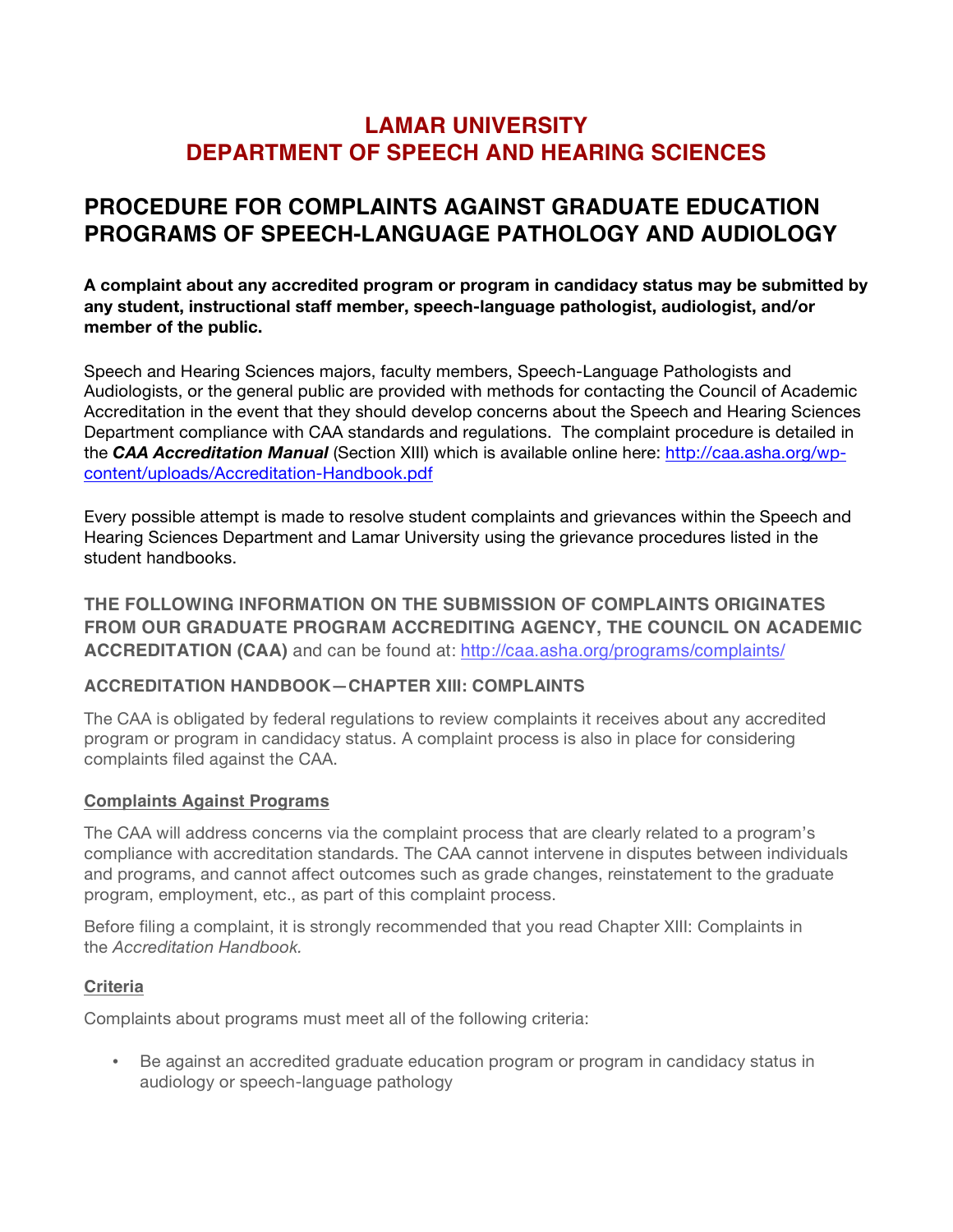- Relate to the Standards for Accreditation of Entry-Level Graduate Education Programs in Audiology and Speech-Language Pathology in effect at the time that the conduct for the complaint occurred, including the relationship of the complaint to the accreditation standards
- Be clearly described, including the specific nature of the charge and the data to support the charge
- Be within the timelines specified below:
	- $\circ$  If the complaint is being filed by a graduate or former student, or a former faculty or staff member, the complaint must be filed within one year of separation\* from the program, even if the conduct occurred more than 4 years prior to the date of filing the complaint
	- $\circ$  If the complaint is being filed by a current student or faculty member, the complaint must be filed as soon as possible, but no longer than 4 years after the date the conduct occurred
	- $\circ$  If the complaint is being filed by other complainants, the conduct must have occurred at least in part within 4 years prior to the date the complaint is filed

*\*Note: For graduates, former students, or former faculty or staff filing a complaint, the date of separation should be the date on which the individual was no longer considered a student in or employee of the graduate program (i.e., graduation, resignation, official notice of withdrawal or termination), and after any institutional grievance or other review processes have been concluded.*

#### **Submission Requirements**

- Complaints against a program must be filed in writing using the CAA's official Complaint Form [DOC]. The Complaint Form must be completed in its entirety. The CAA does not accept complaints over the phone.
- The complainant's name, address, and telephone contact information and the complainant's relationship to the program must be included in order for the Accreditation Office staff to verify the source of the information. The CAA does not accept anonymous complaints.
- The complaint must include verification, if the complaint is from a student or faculty/staff member, that the complainant exhausted all pertinent institutional grievance and review mechanisms before submitting a complaint to the CAA.
- Documented evidence in support of the complaint must be appended, including as appropriate relevant policies/procedures, relevant correspondence (including email), timelines of referenced events, etc. **Do not** enclose entire documents, such as a handbook or catalog; only the specific pages should be included that present content germane to the complaint. Page numbers to these appendices should be referenced in the complaint. Materials may be returned to the complainant if not properly organized to support the complaint.
- All complaints and supporting evidence must be submitted in English, consistent with the business practices of the CAA.
- The complaint form must be signed and submitted with any relevant appendices via U.S. mail, overnight courier, or hand delivery—not via e-mail or as a facsimile—to: *Chair, Council on Academic Accreditation in Audiology and Speech-Language Pathology American Speech-Language-Hearing Association 2200 Research Boulevard, #310 Rockville, MD 20850*

The complainant's burden of proof is a preponderance, or greater weight, of the evidence. It is expected that the complaint includes all relevant documentation at the time of submission.